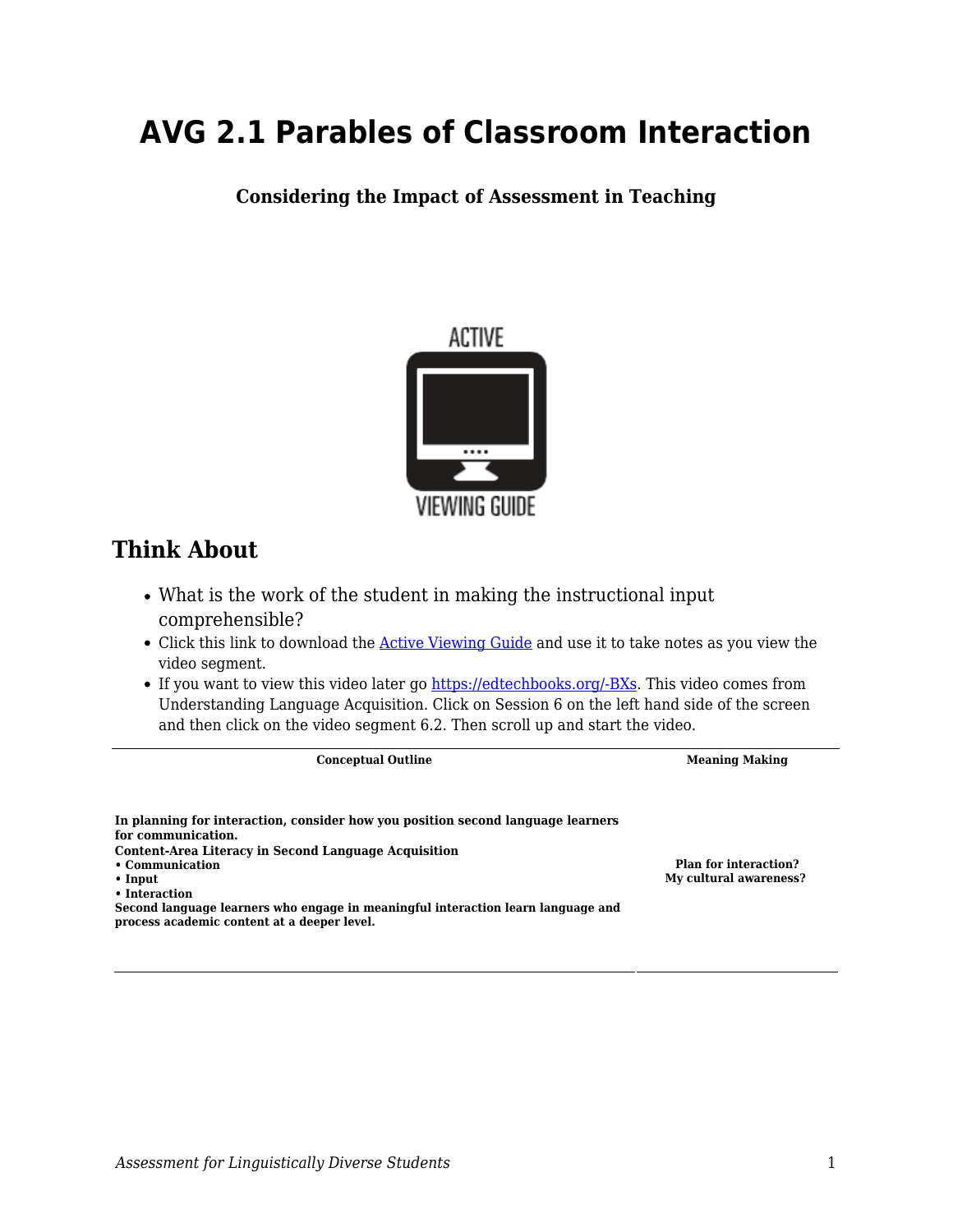**Conceptual Outline Meaning Making** 

#### **Annela Teemant (Brigham Young University)**

Students' verbal participation may reflect their stage of development. When students feel safe and linguistically ready, they participate verbally. Beginning language learners need to have nonverbal ways to participate.

Participation differences may be based in culturally different interaction patterns—their cultural ways of being. When I first arrived in Hungary, it seemed to me that people were arguing. Then I realized, Hungarians talk over the beginning and ends of each others' sentences. In Finland, I learned that you do not greet people you do not know. When you learn a language, you also learn new cultural ways of being and interacting. Interaction as a tool for planning reminds us second language learners have different social and cultural expectations. Teachers help students figure out interaction patterns in our culture—social and academic.

My focus on interaction? Teaching culture?

#### **Roland Tharp (University of California, Santa Cruz)**

Culture is learned between parents, children, and extended family, and within the social, religious, economic, and other institutional structures: It occurs in interaction not isolation. From the ways students interact with each other, the adults, and even materials, teachers can see culture. Students, even in kindergarten, bring to school with them repertoires of interaction patterns:

- How to interact with peers
- How to react to adults
- What the role of the teacher is
- How to treat respected adults

• What the courtesies and conventions of conversation are

The teacher sees these patterns not in students but in their interaction.

My classroom patterns of interaction?

**Jean Clandinin (University of Alberta)**

I'm more thoughtful now to not assume that everyone has a story that's similar to mine. I think that a culture is an amazing shaping force. I think we're mostly unaware of it.

My students story? My story?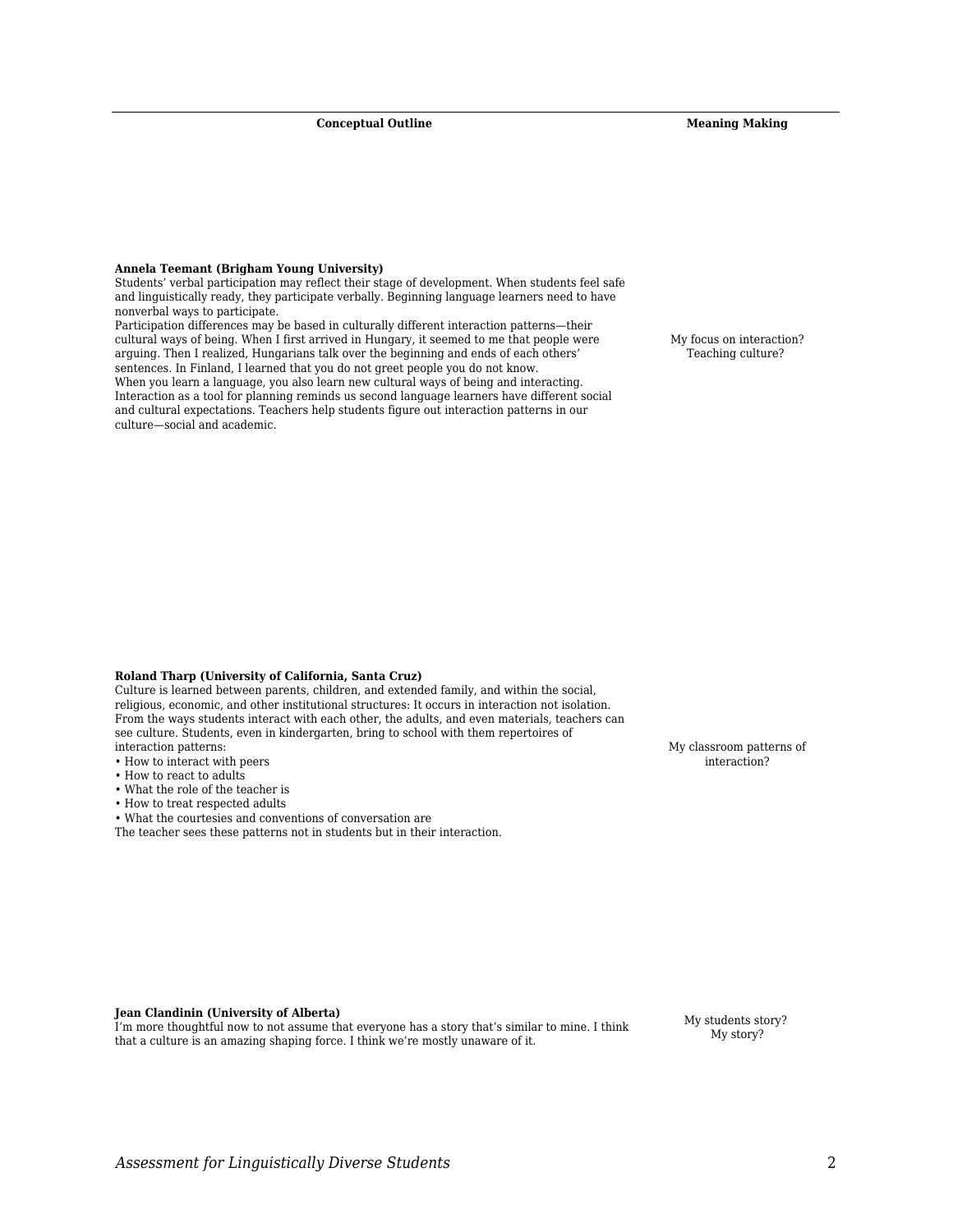| <b>Conceptual Outline</b>                                                                                                                                                                                                                                      | <b>Meaning Making</b>              |
|----------------------------------------------------------------------------------------------------------------------------------------------------------------------------------------------------------------------------------------------------------------|------------------------------------|
| David Corson (University of Toronto)<br>Most schools are little islands of isolation in communities that are very different from the<br>cultural community the school creates.                                                                                 | The school community?              |
| Mary McGoarty (University of Northern Arizona)<br>The teacher, as an authority figure in a classroom, has a very important role because I think<br>students learn far more from the silent examples of teachers than they do from the overt<br>teaching.       | My silent example?                 |
| Priscilla Helm Walton (University of California, Santa Cruz)<br>[Teachers] can teach them English, but I've seen that done in a context of great contempt, as<br>well as in a context where the teacher really appreciates where the children are coming from. | My disposition?                    |
| <b>Jane Zuengler (University of Wisconsin, Madison)</b><br>I don't believe many of us, certainly not I, can go into a class thinking, "I'm equipped through<br>my life experience to handle all of this."                                                      | My flexibility?<br>My Preparation? |
| Carol Lynn McConnell (Secondary ESL Teacher)<br>Unless you've been taught how to deal with someone from another culture-how to relate to<br>them, you don't just automatically know those things. You need to be taught.                                       | Lessons for my students?           |
| <b>Enrique Trueba (University of Texas)</b><br>This is not the enchilada culture—which is a superficial knowledge of people's cuisine. It is<br>more getting to the soul inside of them, understanding why they do whatever they do.                           | Culture as soul?                   |
|                                                                                                                                                                                                                                                                |                                    |

**Priscilla Helm Walton (University of California, Santa Cruz)**

[Teachers] can teach them English, but I've seen that done in a context of great contempt, as well as in a context where the teacher really appreciates where the children are coming from. Students come with their own stories. Some are like yours and others are culturally far removed from yours.

# **Courtney Cazden (Harvard University)**

Teachers and schools start out as strangers. Because of increasing migration through the

world, teachers are strangers in a double sense:

• not knowing a child's history and life outside of school.

• not knowing the child's culture.

If students are from families like the teacher's own, they can make some good guesses. But the more different a student is from the teacher's culture and individual background (for example African American, Hispanic American, Navajo, Upic in Alaska, Hmong, etc.), the harder it is for the teacher to make deep connections and have complex conversation with the student.

My life and my students' lives? My culture and my students' cultures?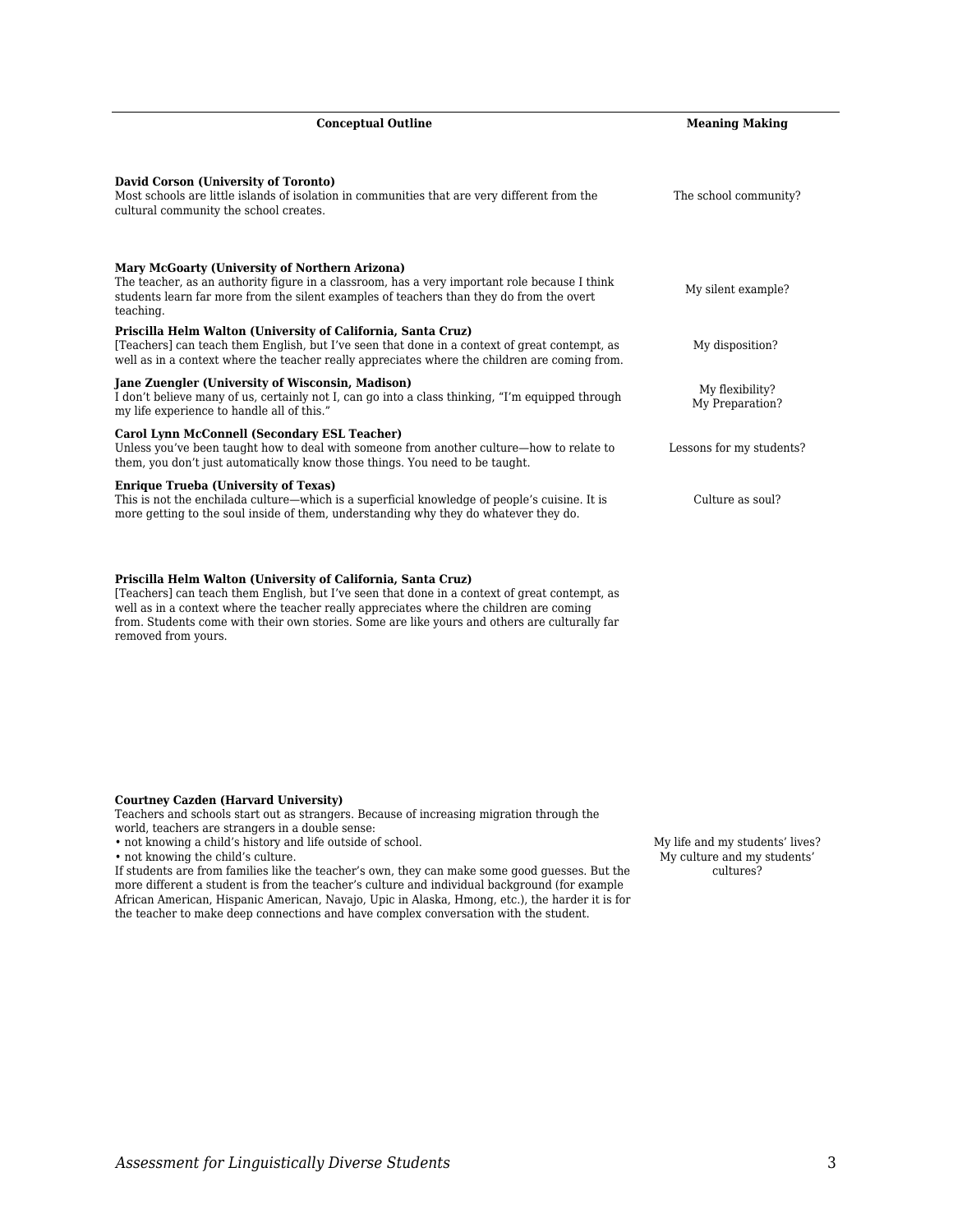| <b>Conceptual Outline</b>                                                                                                                                                                                                                                                                                                                                                                                                                                                                                                                                                                                                                                                                                                                                                                                                                                                                                                                   | <b>Meaning Making</b>                    |
|---------------------------------------------------------------------------------------------------------------------------------------------------------------------------------------------------------------------------------------------------------------------------------------------------------------------------------------------------------------------------------------------------------------------------------------------------------------------------------------------------------------------------------------------------------------------------------------------------------------------------------------------------------------------------------------------------------------------------------------------------------------------------------------------------------------------------------------------------------------------------------------------------------------------------------------------|------------------------------------------|
| Annela Teemant (Brigham Young University)<br>Our cultural way of being has consequences for interaction and for interpretation of<br>interaction. When we are very like our students, culture is less obvious, but when someone<br>stands too close, refuses to look in our eyes, or is ever agreeing, cultural patterns can interfere<br>with our communication. Then students' work means being flexible or becoming bicultural.<br>Teacher's work is bringing a cultural perspective (multiple perspectives) to interactions with<br>our second language learners.                                                                                                                                                                                                                                                                                                                                                                       | A lens for interpreting my<br>classroom? |
| Roland Tharp (University of California, Santa Cruz)<br>Patterns of activity—activities considered normal, normative, comfortable, and<br>understood—are very different in different communities. They can vary by age, by gender, etc.<br>Understanding how that works and knowing students' expectations about school from what<br>they participate in outside school, teachers can design better learning experiences.                                                                                                                                                                                                                                                                                                                                                                                                                                                                                                                    | My classroom norms?                      |
| <b>Stefinee Pinnegar (Brigham Young University)</b><br>In my study of the differences between expert and novice teachers, I learned the following<br>• Novice teachers expected students to appreciate how hard they worked.<br>• Expert teachers understood that in teaching support goes from the teacher to the student.<br>They knew students are not responsible for making teachers look better as teachers. Teachers<br>are responsible for making students look better as learners.                                                                                                                                                                                                                                                                                                                                                                                                                                                 | Direction of support?                    |
| <b>Carol Lynn McConnell (Secondary ESL Teacher)</b><br>You help these students where they are. You are committed to doing what it takes to support<br>them. Some get in trouble. I see them in the office and think, "There you are again." I used to<br>think, "I am trying to do my part, and what are you doing? I won't bother with you." I've<br>realized that loving somebody isn't dependent on how they behave—you just do it. It makes a<br>big difference in my ability to work with kids. They can get kicked out of school. I can stop a<br>fight and I love them anyway. They know that and they respond to it. For me, that's advocacy.                                                                                                                                                                                                                                                                                       | My limits?<br>My advocacy?               |
| <b>Stefinee Pinnegar (Brigham Young University)</b><br>Expert teachers forgave students for not doing homework, for cheating on tests, for lying about<br>book reports. They never allowed themselves to be in a position where a student could<br>completely betray their trust, because once trust is broken, a teacher can no longer completely<br>support a student's learning.<br>In turn, if students are to learn from teachers, we must be completely trustworthy. We have to<br>quard against violation of their trust in us. When a student trusts a teacher, then learning<br>begins. Trust is fragile, especially in cross-cultural interactions. Expert teachers simultaneously<br>forgive, consider more positive interpretations, and yet hold students accountable for learning.<br>We need to be certain that as teachers we do not interpret cultural difference in such a way<br>that it breaks trust with our students. | Forgiveness, trust, learning?            |

# **Classroom Parables of Cultural Interaction: Epics of Humor and Conflict**

- Cultural Ways of Being
- Differences in Disciplining
- Age Group Interaction
- Definitions of Success
- Cooperative Orientations
- Gender and Autonomy

# **Differences in Disciplining**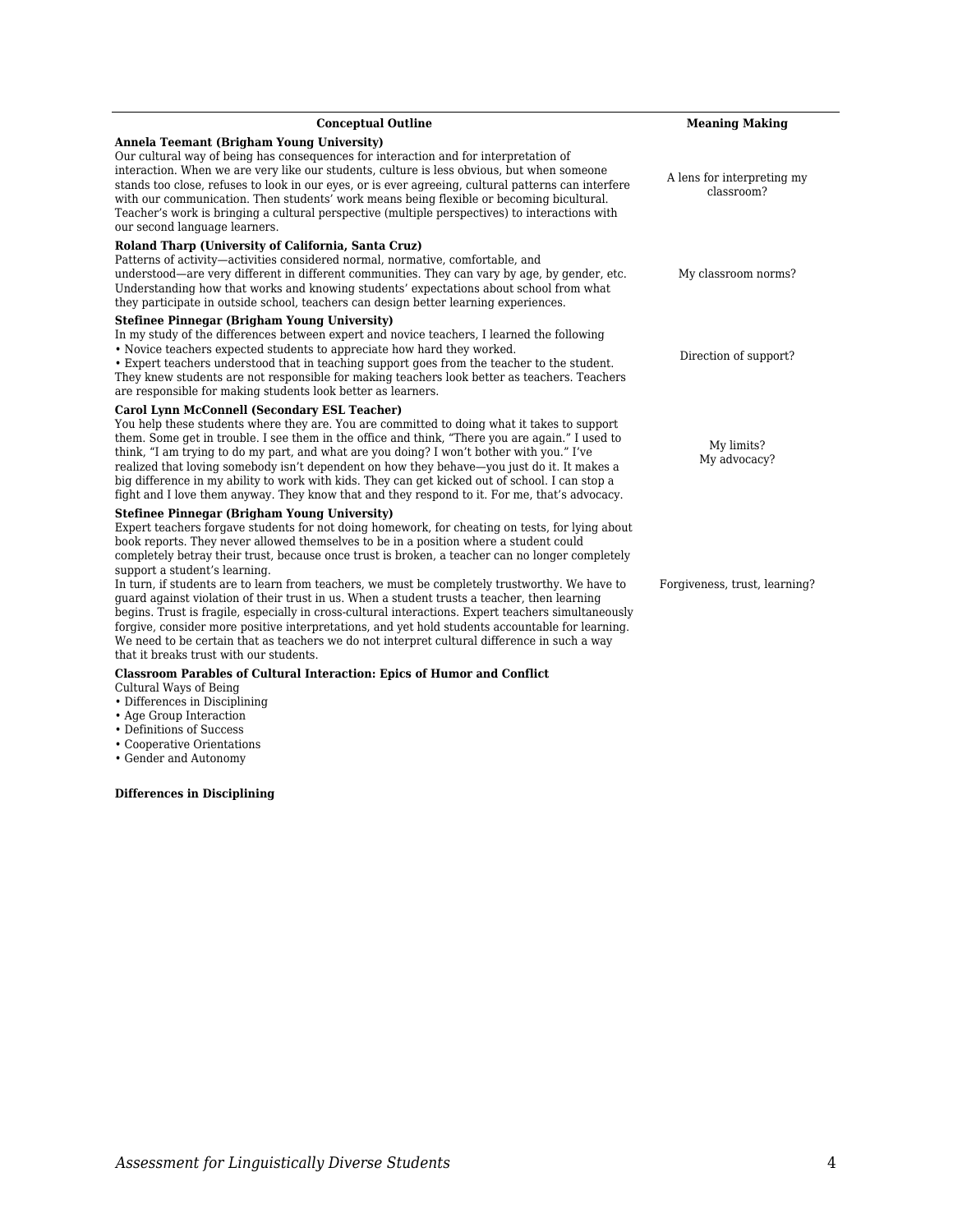# *Assessment for Linguistically Diverse Students* 5

**Roland Tharp (University of California, Santa Cruz)**

#### **Conceptual Outline Meaning Making**

#### **Cynthia Ballenger (Elementary School Teacher/Researcher)**

Children were being referred because they wouldn't behave when the teachers spoke to them in the ways that American teachers are used to speaking to children: "If you run in the hallway you'll fall." It would sometimes make children laugh. I now see that it seemed quite odd to them that they were being given a reason, as if it were a discussion between them and the adult as to whether or not they thought that consequence was worth undergoing rather than just saying, "Don't run in the hall," "Don't hit him."

There was a whole crowd of Haitian kids and they wouldn't behave. The kids were always disruptive. The teacher was feeling somehow responsible, but she was only an intern. But one day this little girl stayed in the stairwell and wouldn't even enter the class. The teacher could take it no longer. She went up to the director and said, "I have something I have to say to the Haitian children." She brought all of them together. She said, "Did your mother send you to school to fight? Did your mother send you to school to kick kids?" And the kids would say, "No." "Did your mother send you to school to not obey the teacher?" And the kids would say, "No." It was a very group process and it made a great difference evidently to these children. Now only one child was necessarily bad that day, the one in the stairwell, but the whole group received reminders of the reasons their mothers had sent them to school. Of course, this woman didn't know the mothers, but she knew what the mothers wanted. I learned a great deal from that story. I used to try to discipline the kids individually, as Americans do. If one kid was paying attention and two weren't I'd say, "Geraldine, what a good job you're doing paying attention," and Geraldine would then fall off the chair, laughing. It would make her so nervous to be singled out like that. It was both the group process and the idea that you invoke their parents because you do know what they want. With American kids—I don't know how many of you have had the experience of saying, "Does your mother let you put your feet on the table?" And the American kids are likely to say, "Yes." They're not used to this sort of solidarity, but the Haitian children responded to it quite well

For example, the schools really expect kids to arrive, whether it's Kindergarten or first grade, whenever they arrive at school, we expect kids to be able to attend to the teacher, obey the teacher, follow instructions, be able to be under self-control, to work individually, to have a certain sufficient amount of discipline, to be able to follow instructions, to not be too noisy, and certainly to orient toward the teacher and to expect to closely follow the teacher's guidance. That is not the way that Polynesian society is organized. Polynesian society is a much more age-graded society, in which most of the social organization is, for example, among children, and then among adolescents, and among young adults, and so forth. And there is a great deal of autonomy and self-regulation within those particular groups. So the kids are accustomed, they come to school expecting to relate to their peers, to gain information, to share information, to work jointly, to solve problems together, and to intrude on adults (unless invited) very little. And if the adults want something, they'll let them know. Otherwise, kids go

about your business and work on your own recognizance and work with each other. That is not the common expectation of the first-grade teacher in ordinary education.

#### **Age Group Interaction**

My story? High expectations? Multiple perspectives? Knowledge-based practice?

Accountability? Cultural responsive pedagogy?

# High expectations? Multiple perspectives? Knowledge-based practice? Accountability?

Culturally responsive pedagogy?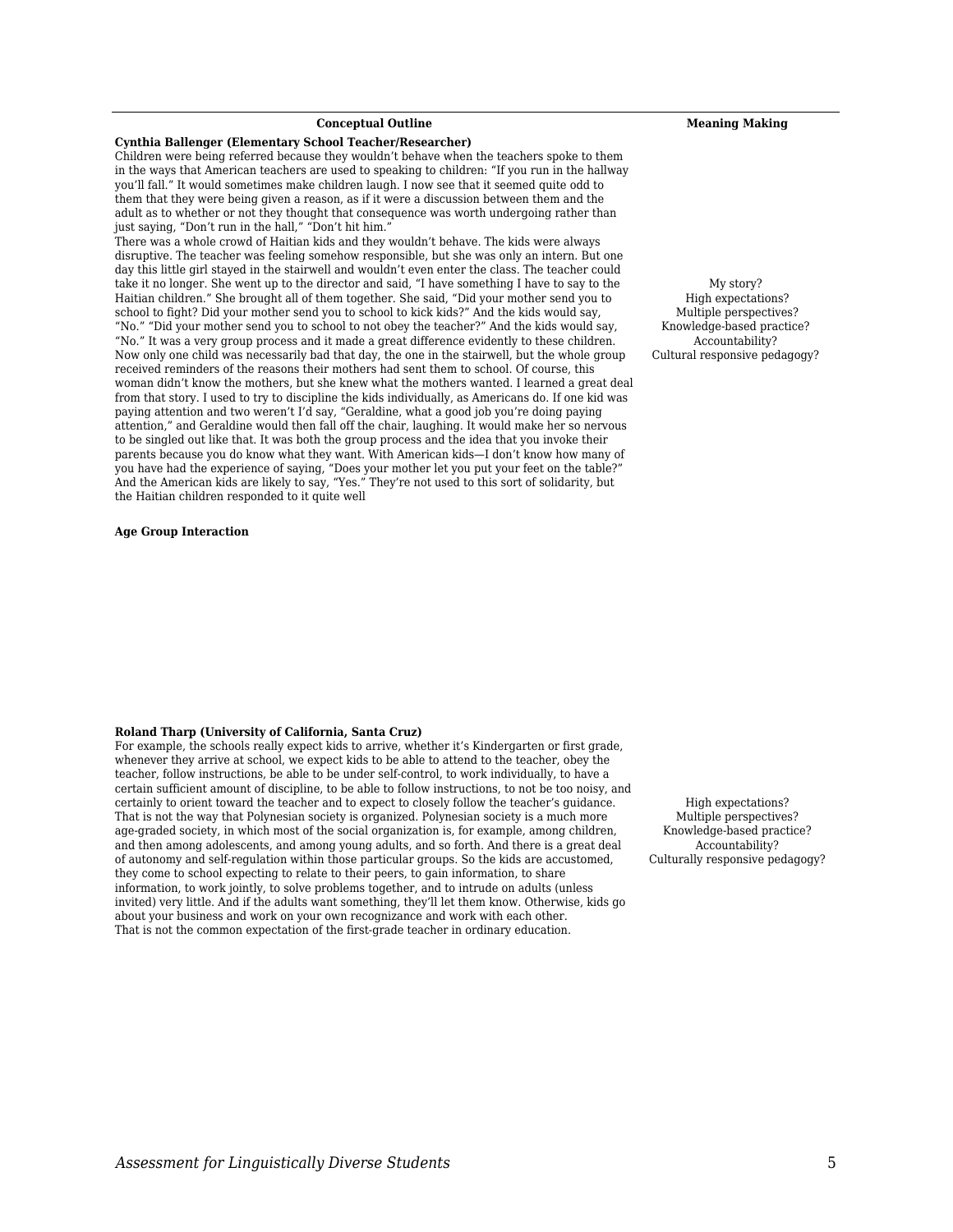#### **Definitions of Success**

#### **Enrique Trueba (University of Texas)**

American society's so geared to success. And we assume success means the same thing for every- body, and it doesn't. We looked at competition as a means to discriminate failure from success, and some authors say that we engineered the failure of some and the success of others. An entire branch in sociology deals with that issue: the social creation of success for some and failure of others.

Well, the interesting part is that in a multicultural population, success for some is a failure of others. For example, academic success (in some of the Asian cultures) with the abandonment of the language and culture is failure. The leaving of the family values, the neglecting of the community is the worst failure that can be identified among Chinese, Korean, Japanese, and so on.

There are interesting studies of Koreans that do anything to support the Korean brother to go to school in the US. I think that what we miss here is that success is not a one shot, a one time, and forever. The most clear definition of success, in the study we're doing with Asian and Latino successful high school kids, is that there's a long-term strategy in which they go up and down, but they never stop trying to go up. And in that situation, what the kids learn is how to understand the politics of success in American society without betraying ethnic identity. Meaning they will continue to learn how to make good decisions, how to use the environment well, who to ask for information, when to do what, how to learn to take tests, but they do all that always keeping a high respect for their families.

For American mainstream society, we have created a fictitious environment of "If you fail in school, you fail in life." Academic achievement is not everything. It's more important for a child to remain part of the group, to feel he belongs somewhere, not to become marginalized, to have self-confi- dence, to be feeling that he's a good and important person, rather than having high grades. The grades may or may not come, but when somebody feels marginalized and stupid for life because he cannot do as well in class, I think it's disastrous

#### **Norma Garcia Bowman, Secondary School Teacher**

I said, "Jose, down in the counseling department, they need somebody who is responsible, can speak English and Spanish. You're smart, extremely intelligent, honest and trustworthy. So I recommended you to help in counseling and help parents who come in that don't speak English." I said, " I want you to go down right now. Miss King is waiting for you." I get a note from her about two weeks later. She wrote, "Jose is so nice and he's so responsible. He's just what we needed. We just love him." The next day he comes into the class. "Jose. I got a note for you from Miss King." He says, "Really? Is it a good note?" I say, "It's a really nice note, and I'm so proud of you because you're proving wonderful things for all of us—for yourself and for the rest of us. You're proving good things for the Spanish kids." I read the note. The kids were teasing him. But the kids were so surprised to see somebody like that write a note about somebody like him. He was so surprised. "Really, Ms. Bowman, she wrote this, really?" I said, "Jose, you're doing a really good job. You're doing exactly as I knew you could do."

One of the things that we do in our culture, the Mexican or junior high Mexican culture, or high school Mexican culture. We watch one of us who is willing to stick his neck out and try something. We'll say, "Let's see how this person does. Let's egg him on" and we push him to do it, and then we can all see if he can do it. And we encourage each other, but at the same time, not everybody's going to stick their neck out. One person will stick their neck out and the others will watch to see what happens. And if that person fails, that ruins it for everybody else. But if that person succeeds even a little bit, the other people think, "Hey, he got this far. I think I can get that far." And then you just keep building on that.

It brings encouragement to the group. It's a whole group thing—not all individual, we work in groups. We see if somebody's going to make it, then we participate. Move a little bit and then we watch, move a little bit. That's the way we work.

#### **Gender and Autonomy**

High expectations? Multiple perspectives? Knowledge-based practice? Accountability? Culturally responsive pedagogy?

Knowledge-based practice? Culturally responsive pedagogy? Accountability? Multiple perspectives? High expectations?